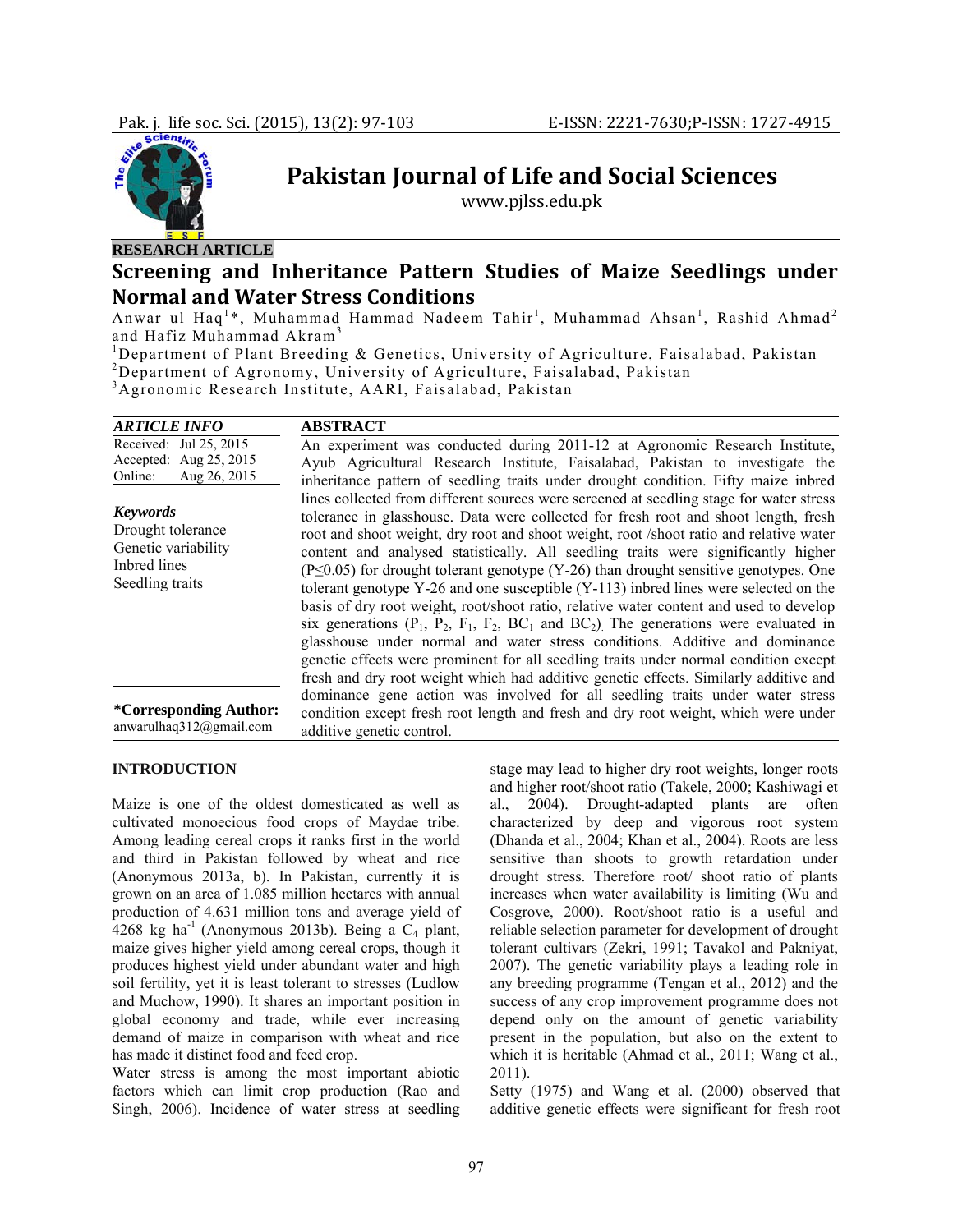and shoot weight, dry root and shoot weight in maize. Akbar et al. (2008) reported additive and dominance genetic effects for fresh root and shoot length, fresh shoot and root weight, while root/shoot ratio was found under additive genetic control. Root/shoot ratio in maize was under additive genetic control (Rao and Singh, 2004). Non additive genetic control was involved in the expression of root length, fresh root and shoot weight and dry shoot weight in maize (Zia and Chaudhary, 1980; Rahman et al., 1994). Partial dominance type of gene action was involved for the inheritance of dry root weight (Zia and Chaudhary, 1980) and dominance type of genetic effects were present for this trait in maize (Rahman et al., 1994).

To develop new lines, three things are essential to play with, which are the variation for the trait, heritability and mode of inheritance of the trait. A plant breeder always requires controlled genetic variation that enables him to evolve drought tolerant maize lines (Thirunanai et al., 2000). Existing variability plays an important role in the success of selection which depends upon the gene action that controls the trait under improvement (Tengan et al., 2012). The present study was devised to investigate the genetic variability and study the inheritance pattern of seedling traits in maize germplasm under normal and water stress conditions.

# **MATERIALS AND METHODS**

The present study was conducted during 2011-12 in the glasshouse of Agronomic Research Institute, Ayub Agricultural Research Institute, Faisalabad, Pakistan. The mean temperature and relative humidity in the glasshouse ranged between 25.7 and 34.4°C and 60.3 -79.3%, respectively. Fifty maize inbred lines were collected from Maize and Millet Research Institute (MMRI), Yousafwala, Maize Research Station, Ayub Agricultural Research Institute (AARI), Faisalabad, and Department of Plant Breeding and Genetics, University of Agriculture, Faisalabad. The inbred lines were sown in the polythene bags measuring  $18 \times 9$  cm filled with pre-irrigated washed river sand at a uniform depth of 3 cm. The experiment was laid out in a completely randomized factorial design with three replications under both normal and water stress conditions. Ten seedlings of each inbred line per replication were grown. After seven days of sowing, 150 ml of Hoagland solution was applied to both normal and water stress treatments, whereas 15 days after sowing, 150 ml of Hoagland solution was applied to normal set only.

After 21 days of sowing, water was applied to both sets of experiments prior to uprooting. The uprooted seedlings were washed with tap water carefully so that root and shoot are not damaged. The data were recorded for various seedling traits. Fresh root and shoot lengths were measured in centimetre (cm), fresh and dry root and shoot weights were measured in gram (g) using electronic balance (CHYO-MJ- 500). Root/shoot ratio was calculated using formula as proposed by Nour et al. (1978).

Root/shoot ratio = Dry root weight / dry shoot weight

Relative water content was determined during stress period according to Mata and Lamattina (2001). When water stress appeared, leaf samples were detached from selected plants and placed in polythene bags, fresh leaf weight was recorded by using electronic balance in the laboratory. Turgid leaf weight was recorded after keeping the leaf samples in water overnight. Dry leaf weight was calculated after oven drying the leaf samples at 70°C for 24 hours. Relative water content was determined by using the formula given below

RWC  $\%$  = [Fresh Weight – Dry Weight] / [Turgid] Weight – Dry Weight $\vert \times 100$ 

One tolerant (Y-26) and one susceptible (Y-113) inbred lines were selected on the basis of dry root weight, root/shoot ratio and relative water content under water deficit conditions. During spring 2011, the selected lines were sown in the field and the female parent was hand emasculated and pollinated to produce sufficient seed of  $F_1$  generation. During the next season,  $F_1$  along with parents were grown in the field and  $F_1$  was selfed to get  $F_2$  generation.  $F_1$  was also crossed with  $P_1$  and  $P_2$ to develop  $BC_1$  and  $BC_2$  respectively. Six generations were sown in glasshouse following the aforesaid procedure for screening of inbred lines. The experiment was laid out in a completely randomized factorial design with three replications and two water treatments. Each replication consisted of 10 seedlings of  $P_1$ ,  $P_2$  and  $F_1$ , 20 seedlings of back crosses and 50 seedlings of  $F_2$ generation under both conditions. The data on seedling traits were recorded and subjected to analysis of variance (Steel et al., 1997*)* to determine the variability among the entries. Generation means analysis was performed according to Mather and Jinks (1982) to study the inheritance pattern of seedling traits in maize. Standard error (SE) of generation means was computed by performing a nested analysis of variance (Snedecor and Cochran, 1989).

# **RESULTS AND DISCUSSION**

Pooled analysis of variance (Table 1) indicated that treatments, indred lines and treatment  $\times$  indred lines interactions were significant (P≤0.01) for all traits except treatment  $\times$  inbred line interaction for relative water content. Analysis of variance pertaining to the seedling parameters evaluated under normal and water stress condition is presented in Table 2. Significant variation among the inbred lines was found for all the parameters under both conditions, which showed sufficient genetic variability in the available maize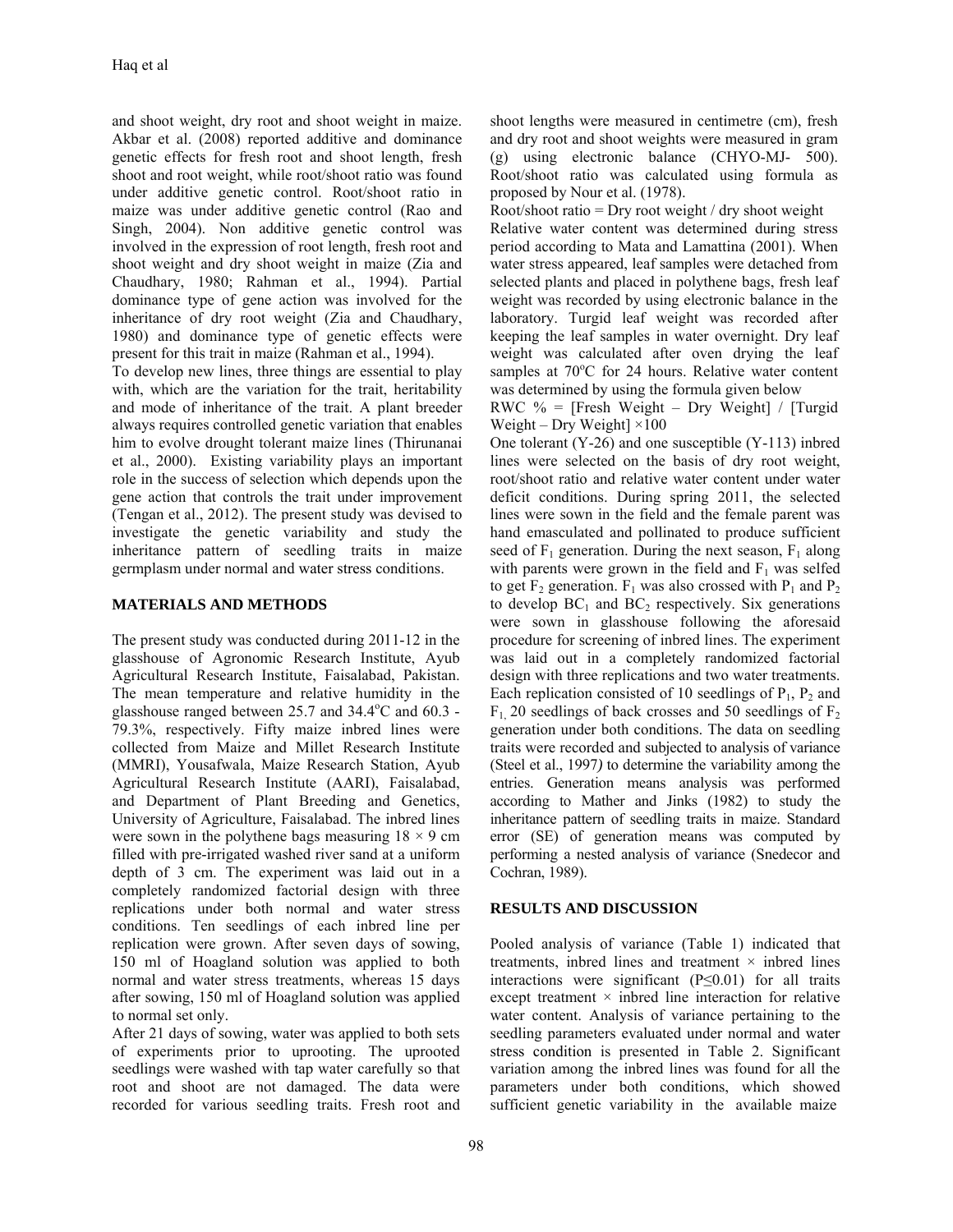| lines under normal and water stress condition |           |                                            |           |           |
|-----------------------------------------------|-----------|--------------------------------------------|-----------|-----------|
| <b>SOV</b>                                    |           | Treatments Inbred lines Treatment $\times$ |           | Error     |
|                                               |           |                                            | Inbred    |           |
| FRL(cm)                                       | 1196.48** | 79.33**                                    | 18.09**   | $0.75**$  |
| FSL (cm)                                      | 4478.45** | 38.76**                                    | $18.45**$ | $1.006**$ |
| FSW(g)                                        | 2480.44** | 73.78**                                    | $8.91**$  | $0.401**$ |
| FRW(g)                                        | 943.95**  | $40.80**$                                  | $2.75**$  | $0.39**$  |
| DSW(g)                                        | 64.48**   | $1.81**$                                   | $0.432**$ | $0.055**$ |
| DRW(g)                                        | 226.06**  | 13.90**                                    | $1.08**$  | $0.034**$ |
| R/S Ratio                                     | $1.176**$ | $2.11**$                                   | $0.441**$ | $0.016**$ |
| RWC                                           | $0.427**$ | $0.027**$                                  | 0.001     | 0.003     |

**Table 1: Mean square values from pooled analysis of variance for seedling traits of maize inbred** 

\*\* = Highly significant at 0.01 probability; **FSL=**Fresh shoot length**; FRL=**Fresh root length**; FSW=**Fresh shoot weight**; FRW=**Fresh root weight**; DSW=** Dry shoot weight; **DRW**= Dry root weight; **R/S Ratio**= Root: shoot ratio; **RWC**= Relative water content

**Table 2: Mean square values and coefficients of variation for seedling traits in maize under normal and water stress condition** 

| Trait      | Level               | Mean Square | $CV\%$ |
|------------|---------------------|-------------|--------|
|            |                     | (df49)      |        |
| FRL (cm)   | Normal              | 40.350**    | 3.41   |
|            | Water Stress        | 18.810**    | 4.26   |
| FSL (cm)   | Normal              | 66.560**    | 2.86   |
|            | <b>Water Stress</b> | 41.930**    | 3.47   |
| FSW(g)     | Normal              | 62.740**    | 4.59   |
|            | <b>Water Stress</b> | $31.600**$  | 6.47   |
| FRW(g)     | Normal              | 27.570**    | 7.10   |
|            | Water Stress        | 19.060**    | 11.02  |
| DSW(g)     | Normal              | $1.470**$   | 8.03   |
|            | Water Stress        | $0.874**$   | 11.18  |
| DRW(g)     | Normal              | 10.060**    | 5.34   |
|            | <b>Water Stress</b> | 4.652**     | 6.84   |
| R/S Ratio  | Normal              | 1.470**     | 9.01   |
|            | <b>Water Stress</b> | 1.627**     | 9.84   |
| <b>RWC</b> | Normal              | $0.014**$   | 9.53   |
|            | <b>Water Stress</b> | $0.015**$   | 6.70   |

 $**$  = highly significant (P<0.01); **FSL**= Fresh shoot length; **FRL=** Fresh root length**; FSW=**Fresh shoot weight**; FRW=**  Fresh root weight**; DSW=** Dry shoot weight; **DRW**= Dry root weight; **R/S Ratio**= Root: shoot ratio; **RWC**= Relative water content

**Table 3: Range of different maize seedlings traits under normal and water stress condition** 

| Traits     | Normal         | Water stress    |  |  |  |
|------------|----------------|-----------------|--|--|--|
| FRL(cm)    | $19.0 - 34.95$ | $15.85 - 36.03$ |  |  |  |
| FSL (cm)   | $18.97 - 36.0$ | $16.23 - 26.73$ |  |  |  |
| FSW(g)     | $7.06 - 24.84$ | $5.10 - 15.95$  |  |  |  |
| FRW(g)     | $5.83 - 19.48$ | $4.01 - 12.73$  |  |  |  |
| DSW(g)     | $1.86 - 4.78$  | $1.21 - 3.27$   |  |  |  |
| DRW(g)     | $2.09 - 8.70$  | $1.09 - 7.35$   |  |  |  |
| R/S Ratio  | $0.62 - 3.04$  | $0.55 - 3.43$   |  |  |  |
| <b>RWC</b> | $0.47 - 0.76$  | $0.41 - 0.70$   |  |  |  |

**FSL=** Fresh shoot length**; FRL=** Fresh root length**; FSW=**  Fresh shoot weight**; FRW=** Fresh root weight**; DSW=** Dry shoot weight; **DRW**= Dry root weight; **R/S Ratio**= Root: shoot ratio; **RWC**= Relative water content

germplasm that could be manipulated for further improvement in maize breeding for water stress tolerance (Mehdi and Ahsan, 2000; Dhanda et al., 2004; Wang et al., 2011; Qayyum et al., 2012).

Fresh root length ranged from 19.0–34.95 cm under normal condition, while under water stress it ranged from 15.85–36.03 cm. The only root trait which acts positively under water stress conditions is fresh root length because photosynthetic assimilates are diverted more towards root than shoot in such situation, therefore root length increases while other traits under water stress decrease for tolerant genotypes. For susceptible genotypes all seedling traits showed decreasing trend under water stress. The results are in accordance with Khan et al. (2004). Fresh shoot length ranged from 18.97–36.0 cm under normal condition, while under water stress it ranges from 16.23–26.73cm. The results are in agreement with Ahsan et al. (2011). Similarly fresh shoot weight ranged between 7.06 g and 24.84 g under normal condition, whereas a range of 5.10–15.95 g was observed under water stress. Ahsan et al. (2011) reported a range of 3.55-12.55 g for fresh shoot weight. The slight difference in range may be due to different genetic material and environmental conditions. A range of 5.83-19.48g was noted for Fresh Root Weight (FRW) under normal condition, while it ranged from 4.01–12.73 g under water stress. Ahsan et al. (2011) and Qayyum et al. (2012) observed the range of 0.83-17.01g under water stress for FRW and the results are in accordance with our results. The range of 1.86–4.78 g was exhibited for dry shoot weight (DSW) under normal condition; however this range was 1.21– 3.27 g under water stress. Yagmur and Kaydan (2008) also confirmed the same pattern with a range of 0.83- 3.21. Dry root weight ranges from 2.09 –8.78 g under normal condition, whereas its range was $1.09 - 7.35g$ under water stress. Root/ shoot ratio ranged between 0.62–3.04 under normal condition; however it changed to 0.55–3.43 under water stress. The roots are less sensitive than shoots and direction of dry matter accumulation is away from the shoot to the root, so root/shoo ratio increase for water stress tolerant lines. Aslam and Tahir (2003) and Chohan (2012) reported a range of 1.33 - 6.11 for root/ shoot ratio under water stress. The reported ranges are different due to variability in genetic material and water stress level Wu and Cosgrove (2000) and Thomas and Howarth (2000) confirmed that root/shoot ratio is significantly affected by water stress and decrease in water supply increases root/shoot ratio. High root/shoot ratio under water stress may be due to redirection of growth and dry matter accumulation away from the shoot to the root, which is in accordance with our results. The ranges of 0.47–0.76 and 0.41–0.70 were observed for RWC under normal and water stress conditions respectively. Aslam and Tahir (2003) also observed the same range. All the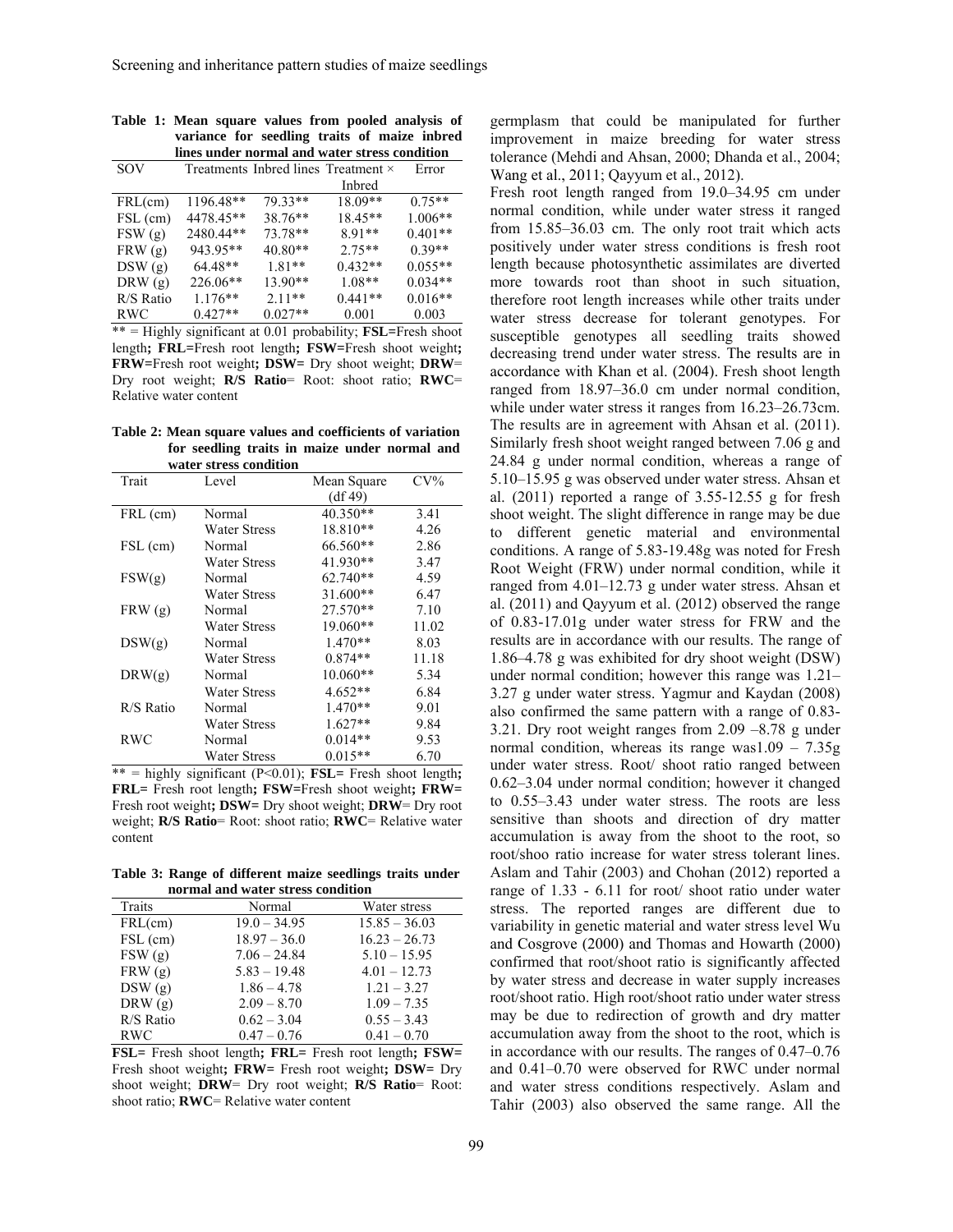| Traits     | Normal         |                | Water stress    |                |
|------------|----------------|----------------|-----------------|----------------|
|            | Maximum        | Minimum        | Maximum         | Minimum        |
| FRL(cm)    | OH54-34(34.95) | $B34-2B(19.0)$ | $Y - 26(36.03)$ | $Y-113(15.85)$ |
| $FSL$ (cm) | $Y-15(36.0)$   | W64SP(18.97)   | $W-10(26.73)$   | W64SP16.23)    |
| FSW(g)     | $A-239(24.84)$ | $OH-8(7.06)$   | $Y-54(15.95)$   | $O-67(5.10)$   |
| FRW(g)     | $A-239(19.48)$ | $OH-28(5.83)$  | $Y-26(12.73)$   | $Y-113(4.01)$  |
| DSW(g)     | $OH-41(4.78)$  | OH54-34(1.86)  | $Y-54(3.27)$    | $Q-67(1.21)$   |
| DRW(g)     | $Y-52(8.78)$   | $O-67(2.09)$   | $Y-26(7.35)$    | $Y-113(1.09)$  |
| R/S Ratio  | $Y-52(3.04)$   | OH33-1(0.62    | $Y-26(3.43)$    | $Y-113(0.55)$  |
| <b>RWC</b> | $Y-26(0.76)$   | $Y-113(0.47)$  | $Y-26(0.70)$    | $Y-113(0.41)$  |

**Table 4: Maize Inbred Lines for maximum and minimum seedling traits with mean values under normal and water stress condition** 

**FSL=** Fresh shoot length**; FRL=** Fresh root length**; FSW=** Fresh shoot weight**; FRW=** Fresh root weight**; DSW=** Dry shoot weight; **DRW**= Dry root weight; **R/S Ratio**= Root: shoot ratio; **RWC**= Relative water content

**Table 5: Estimates of the best fit model for generation means of seedling parameters (± standard error) by weighted least squares analysis under normal and water stress conditions** 

| Traits      |                  |                   | Genetic effects   |                   |                   |                   |
|-------------|------------------|-------------------|-------------------|-------------------|-------------------|-------------------|
|             | m                | [d]               | [h]               | ĪΪ                | [j]               | [1]               |
|             |                  |                   | Normal            |                   |                   |                   |
| <b>FRL</b>  | $28.85 \pm 0.48$ | $1.601 \pm 0.15$  | $4.314\pm0.61$    | $-1.844\pm0.51$   |                   |                   |
| <b>FSL</b>  | $28.79 \pm 0.59$ | $-1.213\pm0.16$   | $3.323 \pm 0.72$  | $-2.410\pm0.58$   |                   |                   |
| <b>FSW</b>  | $11.26 \pm 0.11$ | $-1.131\pm0.11$   | $4.294\pm0.20$    |                   |                   |                   |
| <b>FRW</b>  | $11.63 \pm 0.22$ | $1.790 \pm 0.12$  |                   | $-1.361 \pm 0.26$ | $1.370 \pm 0.37$  | $2.835 \pm 0.31$  |
| <b>DSW</b>  | $3.20 \pm 0.07$  | $-0.698 \pm 0.07$ | $1.819 \pm 0.12$  |                   |                   |                   |
| <b>DRW</b>  | $6.66 \pm 0.13$  | $1.67 \pm 0.07$   |                   | $-1.51\pm0.15$    |                   | $2.03 \pm 0.21$   |
| $R/S$ Ratio | $1.89 \pm 0.05$  | $1.007 \pm 0.06$  | $0.910 \pm 0.27$  |                   |                   | $-0.162 \pm 0.07$ |
|             |                  |                   | Drought condition |                   |                   |                   |
| <b>FRL</b>  | $25.90 \pm 0.27$ | $2.69 \pm 0.14$   |                   | $-3.86\pm0.32$    |                   | $2.00\pm0.40$     |
| <b>FSL</b>  | $20.57 \pm 0.15$ | $-1.220 \pm 0.15$ | $4.597 \pm 0.25$  |                   |                   |                   |
| <b>FSW</b>  | $9.31 \pm 0.39$  | $-0.795 \pm 0.12$ | $3.197 \pm 0.55$  | $-1.075 \pm 0.41$ | $-0.657 \pm 0.32$ |                   |
| <b>FRW</b>  | $10.03 \pm 0.19$ | $2.156 \pm 0.11$  |                   | $-2.318\pm0.23$   | $-0.842 \pm 0.31$ | $1.333 \pm 0.29$  |
| <b>DSW</b>  | $4.31 \pm 0.46$  |                   | $-4.302\pm1.16$   | $-2.259 \pm 0.45$ |                   | $3.492 \pm 0.74$  |
| <b>DRW</b>  | $4.93 \pm 0.13$  | $1.54 \pm 0.08$   |                   | $-1.56\pm0.17$    |                   | $1.75 \pm 0.23$   |
| R/S Ratio   | $1.79 \pm 0.06$  | $0.835 \pm 0.06$  | $0.916 \pm 0.27$  |                   | $0.360 \pm 0.15$  | $-0.764 \pm 0.27$ |

All parameters were significant at 5 % probability level of significance; **FRL=** Fresh root length**; FSL=** Fresh shoot length**; FSW=** Fresh soot weight**; FRW=** Fresh root weight**; DSW=** Dry shoot weight**; DRW=** Dry root weight**; R/S Ratio=** Root: shoot ratio; d= Additive genetic effects h= Dominance genetic effects i= additive × additive interaction j= additive × dominance interaction  $l =$  dominance  $\times$  dominance interaction

seedling traits decreased under water stress except root/shoot ratio in maize (Aslam and Tahir, 2003; Khan et al., 2004; Chohan, 2012). Dry root weight, root/shootratio and relative water contentare suitable criterion for selection of drought resistant genotypes at seedling stage (Colom and Vazzana, 2003; Tavakol and Pakniyat, 2007). Per cent relative water content (RWC %) decreases with the decrease in osmotic potential and increases in drought stress. The inbred line Y-26 gave maximum values for FRW, DRW, R/S ratio and RWC under water stress, proving it tolerant, while inbred lineY-113 gave minimum values for FRW, DRW, R/S ratio and RWC under water stress confirming its susceptibility.

#### **Inheritance studies**

The results pertaining to the gene action of seedling traits under normal and drought conditions are presented in Table 5.

#### **1. Fresh root length**

The model with four parameters [mdhi] was found best fitted to the data for fresh root length under normal condition suggesting the presence of both additive and dominance genetic effects along with the additive  $\times$ additive interaction, whereas the four parameters model [mdil] was best fit to the data showing the presence of additive genetic effects for inheritance of fresh root length along with the additive  $\times$  additive and  $dominance \times dominance$  interaction under water stress condition. The results are in line with Ekanayake et al. (1985), Ana et al. (1997) and Akbar et al. (2008). Positive additive effects indicated that it may be used to fix the increase for fresh root length under both conditions. Positive dominance effects under normal condition indicated that increase may be used for the development of hybrids under normal and water stress condition.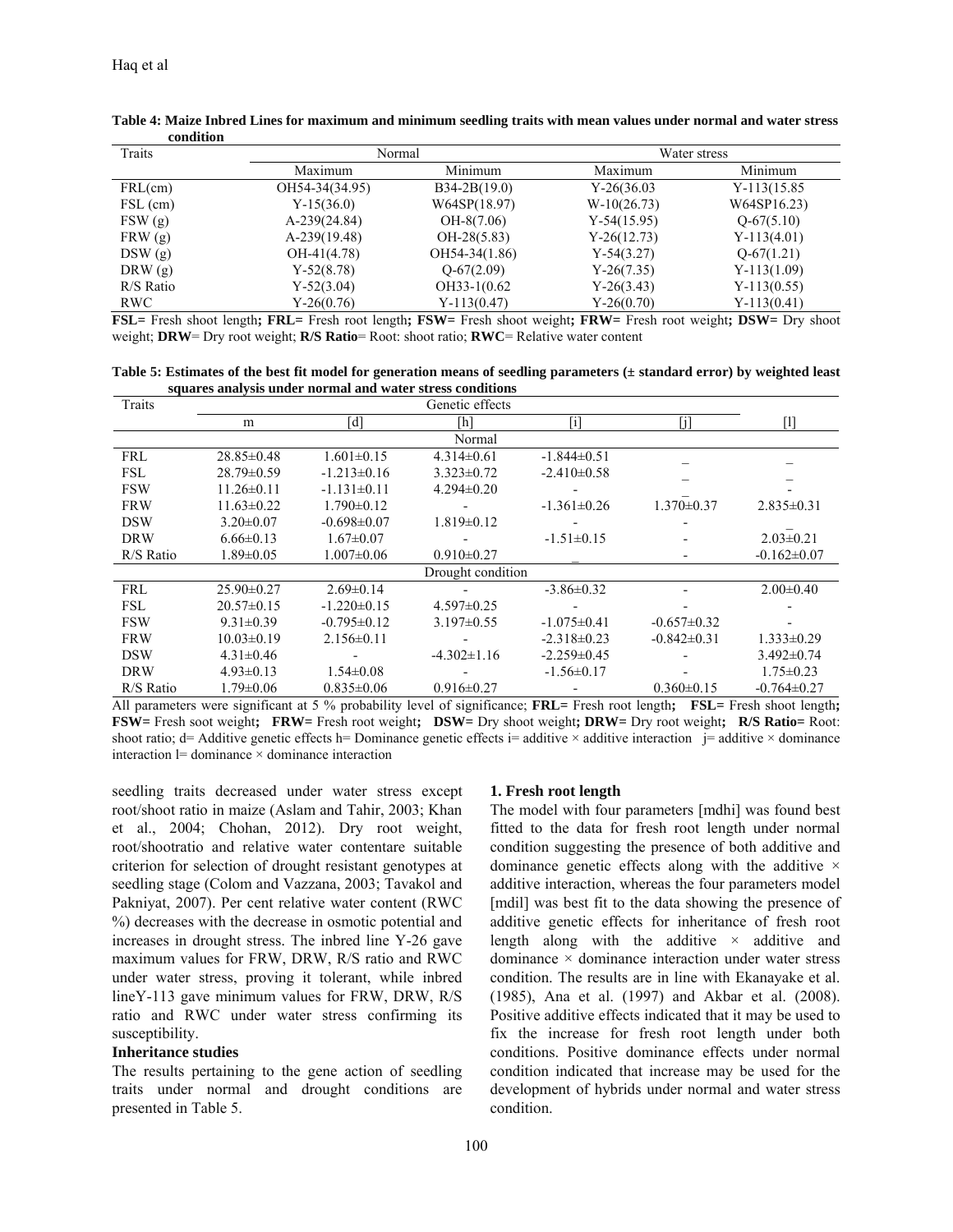### **2. Fresh shoot length**

For fresh shoot length the four parameters model [mdhi] was best fitted to the data showing the presence of both additive and dominance gene action along with the additive  $\times$  additive interaction under normal irrigation, whereas under water stress condition three parameters model [mdh] was best fit, suggesting the presence of both additive and dominance gene action with no interaction. Fresh shoot length exhibited the importance of additive and dominance genetic effects in maize (Akbar et al., 2008) and rice (Ekanayake et al., 1985), while Zia and Chaudhary (1980) and Rahman et al. (1994) reported non additive type of genetic effects. The variation in genetic effects may be due to use of different genetic material. Positive dominance effects with no interaction suggested that it may be used to increase fresh shoot length for hybrid development in maize under both conditions.

#### **3. Fresh shoot weight**

The three parameters model [mdh] was best fitted to the data for fresh shoot weight under normal condition depicting the presence of both additive and dominance gene action. The five parameters model [mdhij] was best fitted to the data indicating the presence of both additive and dominance gene action along with the additive  $\times$  additive and additive  $\times$  dominance interaction under water stress condition. The results are in comparison with Akbar et al. (2008) in maize and Ekanayake et al. (1985) in rice, Negative additive effects were observed, which indicated that decrease may be fixed but cannot be useful to decrease fresh shoot weight under normal condition. Similarly positive dominance effects indicated that increase may be used for hybrid development under normal condition, but under water stress condition, positive dominance effects and negative additive  $\times$  dominance interaction indicated complex interaction, so further selection is recommended till later generations to select desirable combination for hybrid development in maize under water stress condition.

# **4. Fresh root weight**

For fresh root weight the five parameters model [mdijl] was found best fitted to the data exhibiting predominance of additive gene action along with the additive  $\times$  additive, additive  $\times$  dominance and  $dominance \times dominance$  interaction under both conditions. Additive genetic effects were more important than dominant genetic effects under normal and water stress condition (Setty, 1975; Wang et al., 2000), while additive and dominance genetic effects were reported by Akbar et al. (2008). The variation in results may be due to difference in genetic material and environmental conditions. Positive additive effects indicated that increase may be fixed for fresh root weight both under normal and water stress conditions. Positive dominance  $\times$  dominance interaction suggested

that increase in fresh shoot weight may be used for hybrid development under both conditions.

#### **5. Dry shoot weight**

For dry shoot weight the three parameters model [mdh] was best fitted to the data showing the presence of both additive and dominance gene action with no interaction for this trait under normal condition, while under drought condition four parameters model [mhil] was best fitted to the data exhibiting existence of dominance gene action for the inheritance of the trait along with the additive  $\times$  additive and dominance dominance interaction. Additive and dominant genetic effects contributed equally to the expression of dry shoot weight in rice (Ekanayake et al., 1985). The results are different from Setty (1975), who reported additive type of gene action. Variation in results may be due to different genetic material. Positive dominance effects indicated that increase in dry shoot weight may be used for hybrid development under normal condition. Whereas negative dominance effects along with positive additive × dominance interaction under water stress condition indicated ambiguous results, therefore it is suggested that further progeny selection may be continued till further generations.

#### **6. Dry root weight**

Four parameters model [mdil] was best fitted to the data for dry root weight suggesting the existence of additive genetic effects along with the additive  $\times$  additive and dominance × dominance interaction under both normal and water stress conditions. Additive genetic effects were crucial for dry root weight under normal and water stress condition. Additive genetic effects were also reported for dry root weight in maize by Setty (1975) and Akbar et al. (2008).Dominant genetic effects for dry root weight were claimed by Rahman et al. (1994). Positive additive effects indicated that it may be used to fix the increase for dry root weight both under normal and water stress condition but cannot be useful at this stage because negative additive $\times$  additive interaction indicated that both effects are in opposite direction, so further progeny selection is recommended Positive dominance× dominance interaction suggested that increase may be used for hybrid development in maize under both conditions.

# **7. Root/ shoot ratio**

For root: shoot ratio the four parameters model [mdhl] was best fitted to the data showing the presence of both additive and dominance genetic effects for the inheritance of the trait under normal condition along with dominance  $\times$  dominance interaction, whereas five parameters model [mdhjl] was found best fitted to the data depicting the presence of both additive and dominance gene action along with the additive  $\times$ dominance and dominance  $\times$  dominance interaction under water stress condition. Rao and Singh, (2004) and Akbar et al. (2008) reported additive genetic effects for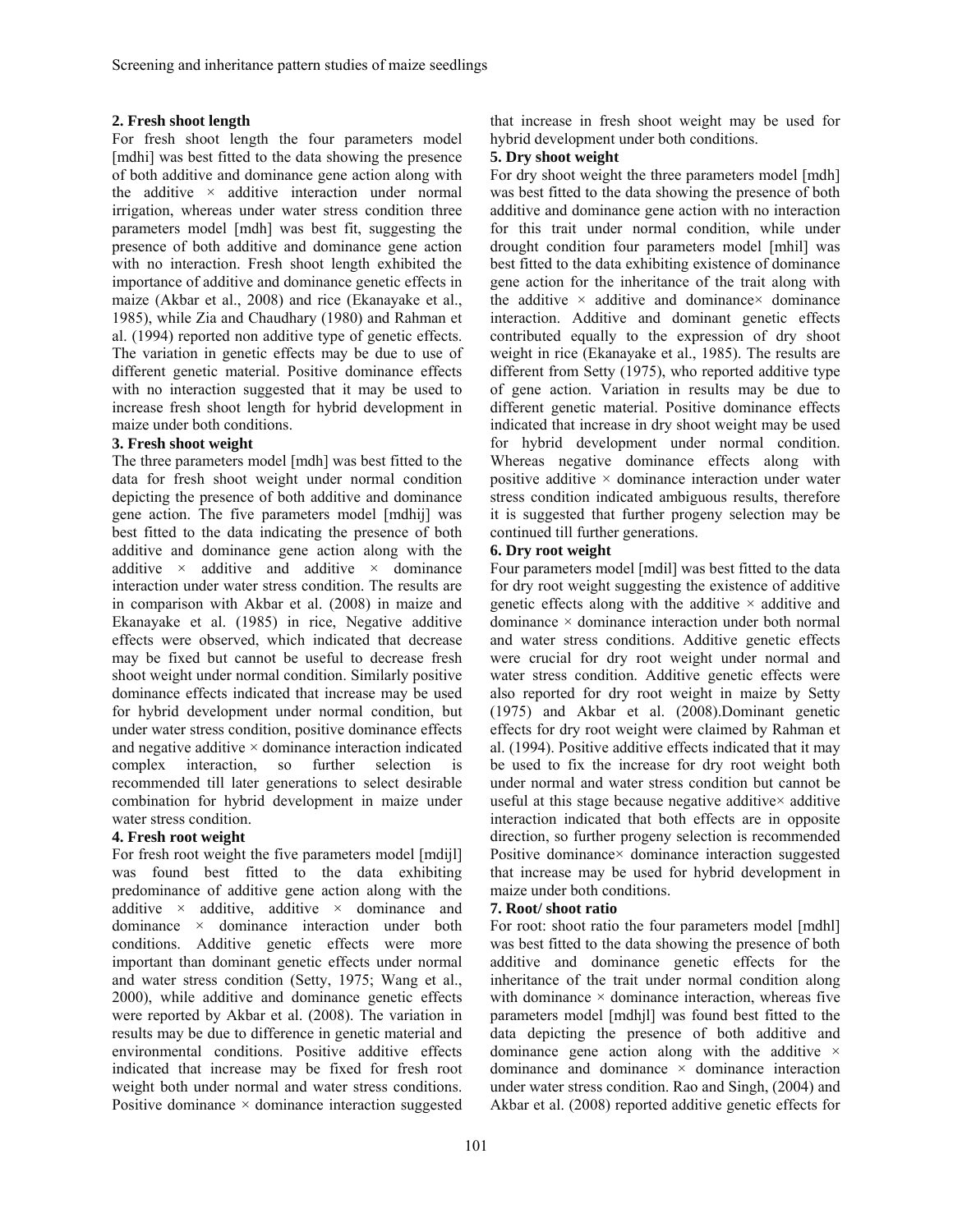root/shoot ratio in maize. The experiment was conducted under different environmental conditions. Additive and dominant genetic effects were important equally to the expression of root/shoot ratio in rice (Ekanayake et al., 1985), which is according to our results.

Positive additive effects indicated that increase for root/shoot ratio may be fixed for synthetic development in maize under normal condition, whereas under water stress condition, positive additive effects along with positive additive × dominance interaction indicated that situation is unclear, which suggest further progeny selection in succeeding generations.

#### **Conclusion**

Significant genetic variability was present among the inbred lines indicating that these traits may be further improved through selection. Dominance genetic effects with no interaction under normal conditions suggest that increase for FRL, FSL, FSW and DSW may be used for hybrid development, whereas increase for FRL and FSL may be used for hybrid development due to presence of positive dominance × dominance interaction and positive genetic effects respectively under water stress. The inbred lines Y-26 and Y-52 were comparatively tolerant under water stress, while inbred lines Y-113 and Y-126 were comparatively more susceptible to water stress. The results indicate that the lines Y-26 and Y-52 are the best options for utilization in future breeding programme for water stress tolerance, while the lines Y-113 and Y-126 being susceptible may not be utilized for drought tolerance breeding.

# **REFERENCES**

- Anonymous, 2013a. United States Departments of Agriculture, Foreign Agricultural Services, World Agricultural Production Circular Series WAP 10-11, Office of the Global Analysis, FAS, USDA.
- Anonymous, 2013b. Economic Survey of Pakistan, Economic Advisor's Wing, Finance Division, Government of Pakistan, Islamabad.
- Ana CVD, JBM Filho and MRB Alleoni, 1997. Diallel cross analysis for young plants of brachytic maize (*Zea mays* L.) varieties. Brazilian Journal of Genetics, 20: 144-151.
- Ahsan M, MM Hussain, A Farooq, I Khaliq, J Farooq, Q Ali and M Kashif, 2011. Physio-genetic behaviour of maize seedlings at water deficit conditions. Cercetări Agronomiceîn Moldova,  $2: 41-47$ .
- Ahmad SQ, S Khan, M Ghaffar and F Ahmad, 2011. Genetic diversity analysis for yield and other parameters in maize (*Zea mays* L.) genotypes. Asian Journal of Agricultural Sciences, 3: 385-388.
- Akbar M, MS Shakoor, AHussain and M Sarwar, 2008. Evaluation of maize 3-way crosses through genetic variability, broad sense heritability, characters association and path analysis. Journal of Agricultural Research, 46: 39-45.
- Ali MA, S Niaz, A Abbas, W Sabir and K Jabran, 2009. Genetic diversity and assessment of drought tolerant Sorghum landraces based on morph-physiological traits at different growth stages. Plant Omics Journal, 2: 214-227.
- Altinkut A, K Kazan, ZIpekci and NGozukirmizi, 2001. Tolerance to parquet is correlated with the traits associated with water stress tolerance in segregating  $F_2$  populations of barley and wheat. Euphytica, 121: 81-86.
- Aslam M and MHN Tahir, 2003. Correlation and path coefficient analysis of different morphophysiological traits of maize inbreds under water stress conditions. International Journal of Agriculture and Biology, 5: 446-448.
- Ashraf M, H Bokhari and SN Cristiti, 1992. Variation in osmotic adjustment of lentil (*Lens culimaris* Medic) in response to drought. Acta Botanica Neerlandica, 41: 51-62.
- Chohan MSM, 2012. Genetic basis of drought tolerance and other plant traits in (*Zeamays* L.) Ph.D. thesis, Deptt. Plant Breed. Genet. Univ. Agri. Faisalabad, Pakistan.
- Colom MR and C Vazzana, 2003. Photosynthesis and PSII functionality of drought-resistant and drought sensitive weeping love-grass plants. Environmental and Experimental Botany*,* 49: 135-144.
- Dhanda SS, GS Sethi and RK Behl, 2004. Indices of drought tolerance in wheat genotypes at early stages of plant growth. Journal of Agronomy and Crop Science, 190: 6-12.
- Ekanayake IJ, JCO Toole, DP Garrity and TM Masajo, 1985. Inheritance of root characters and their relations to drought resistance in rice. Crop Sciences, 25: 927-933.
- Jabeen F, M Shahbaz and M Ashraf, 2008. Discriminating some prospective cultivars of maize (*zea mays* L.) for drought tolerance using gas exchange characteristics and proline contents as physiological markers. Pakistan. Journal Botany, 40: 2329-2343.
- Kashiwagi J, L Krishnamurthy, HD Upadhyaya, H Krishna, S Chandra, V Vadez and R Serraj, 2004. Genetic variability of drought avoidance root traits in the mini-core germplasm collection of chickpea (*Cicerarietinum* L.). Euphytica, 146: 213-222.
- Khan IA, S Habib, HA Sadaqat, MHN Tabir, 2004. Selection criteria based on seedling growth parameters in maize varieties under normal